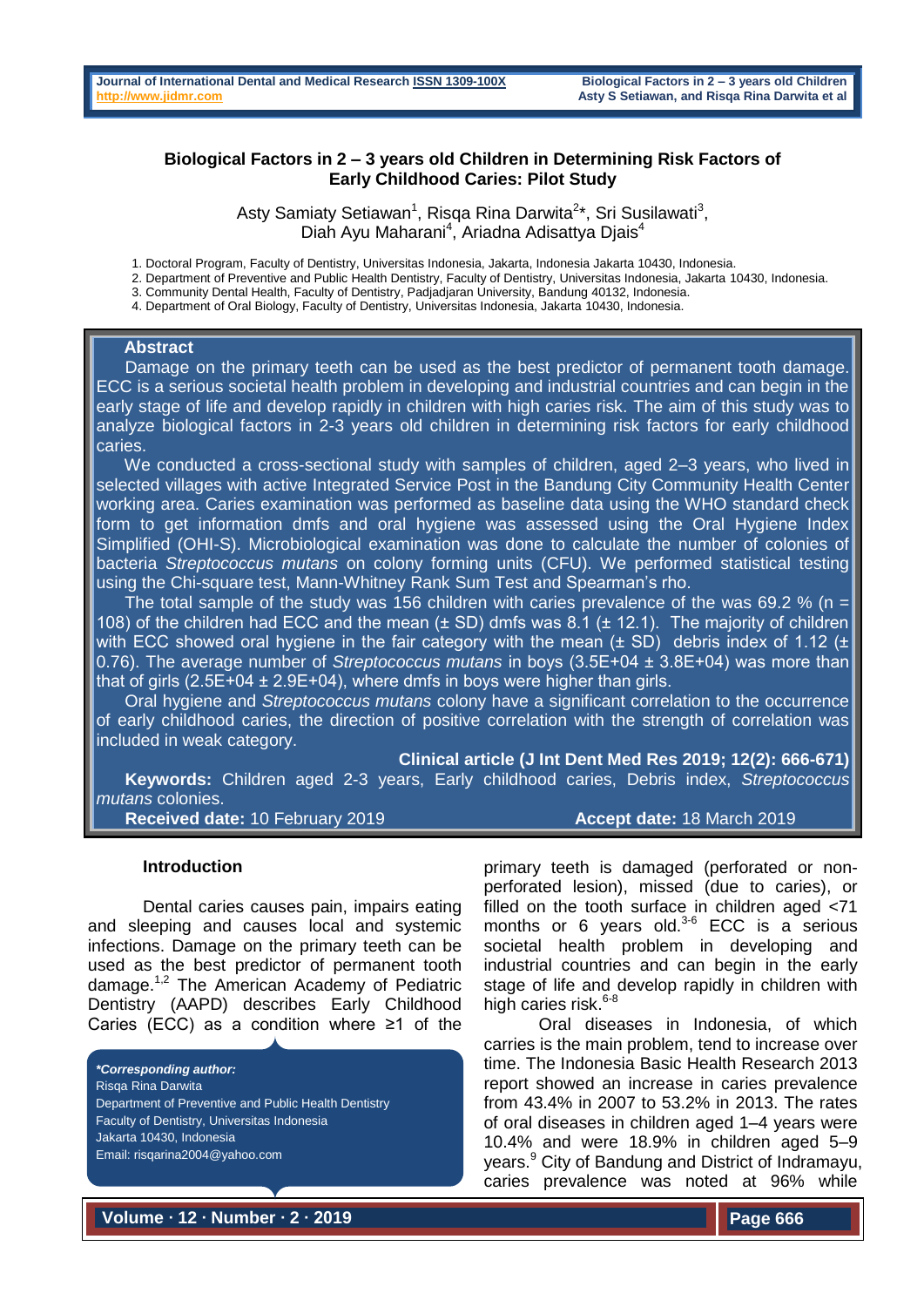prevalence of odontogenic infection was slightly higher in the District of Indramyu (78.7%) than in the City of Bandung  $(75.1\%)$ <sup>10</sup> Research conducted in Mekargalih Village, Jatinangor Subdistrict, Sumedang Regency, Indonesia, showed that approximately 70.24% of children aged 3–5 years suffered from odontogenic infections due to untreated dental caries.<sup>11</sup>

ECC has a complex etiology and is considered a multifactorial disease. It is also associated with hypoplastic enamel malnutrition and unmaintained oral hygiene in developing countries. *Streptococcus mutans*, maternal education, family structure, and social status also demonstrated a prominent role as causes of ECC.<sup>12</sup> ECC develops early in life. It is important to establish the relationship between the children's social, behavioural and biological factors in early life and ECC so that effective measures can be implemented at appropriate times to prevent ECC.<sup>13</sup>

The above descriptions have encouraged us to perform preliminary studies in the form of clinical examinations of children aged 2–3 years, the aim of this study was to analyze biological factors in 2-3 years old children in determining risk factors for early childhood caries.

# **Materials and methods**

We performed a cross-sectional study from samples of children aged 2–3 years living in selected villages with active Integrated Service Post (Posyandu) in the Bandung City Community Health Center (Puskesmas) working area, according to the predetermined population criteria. The sample selection was performed using non-probability sampling with the purposive sampling technique. The sample size was determined based on the total sampling according to the criteria of the predetermined population. The inclusion criteria were the child in good health, no systemic abnormalities and willing to oral examinations. The exclusion criteria included children have abnormalities in their mouths so they cannot open their mouths and taking antibiotics for a long time. Based on the ethical agreement by the Research Ethics Committee (KEPKG) of the Faculty of Dentistry of the University of Indonesia, with registered number 75/Ethical Approval/FKGUI/XII/2017, informed consent was obtained from the parents before the 2- to 3-year-olds were examined.

# **Clinical and microbiological examination**

Clinical examination of all the children received conducted by a two trained examiner with the aid of WHO CPI probe and disposable mouth mirrors. Caries examination in the 2- to 3 year-old children was performed as baseline data using the World Health Organization (WHO) standard check form to get information decay, missing and filled surface (dmfs) from occlusal, mesial, buccal and distal of the primary teeth.<sup>14</sup> An established oral debris index was used to assess the amount of debris on primary teeth. The amount of debris measured in the OHI-S are on the labial surfaces of four teeth numbers and the lingual surfaces of two teeth numbers. The DI score is obtained by the sum of the debris score for all teeth, divided by the number of surfaces scored. Furthermore, to give clinical relevance to the index, the oral cleanliness is considered good if the DI-S score is between 0.3- 0.6; as fair when it is 0.7 - 1.8; or poor when the score is between 1.9 to  $3.0^{15,16}$  Cohen's Kappa was used to assess the intra-examiner agreement on the assessment.<sup>1</sup>

Microbiological examination was done to calculate the number of colonies of bacteria *Streptococcus mutans*. The first stage with sterilization of equipment and materials used in oral biology laboratory.<sup>17</sup> Plaque samples were collected by swabbing all surfaces of the anterior teeth with sterile cotton tips. $13$  The swabs were cut off was input to a 1.5 ml eppendorf tube containing 1 ml of NaCl 0.9 % solution as much as 1 ml, the solution was homogenized and then taken as much as 0.5 ml and put into a 1.5 ml eppendorf tube containing 0.5 ml NaCl 0.9 % as much as 0.5 ml, then took the solution which has been homogenized by 0.3 ml. The solution 0.3 ml of was put into a petri disk containing a selective medium TYSB20. TYSB20 (Tryptone Yeast Cysteine Bacitracin 20 Sucrose Extract) was a selective medium for select and identify the bacteria *Streptococcus mutans*. <sup>17</sup> Then the selective media was put into an incubator at 37 °C for 1-2 x 24 hours, after that using the colony counter was done calculation of the number of colonies with colony forming units method (CFU / ml).<sup>13</sup>

Statistical analysis of the data was performed using the Statistical Package for the Social Sciences (SPSS). Bivariate analysis for dependent variables (ECC) and independent

**Volume ∙ 12 ∙ Number ∙ 2 ∙ 2019**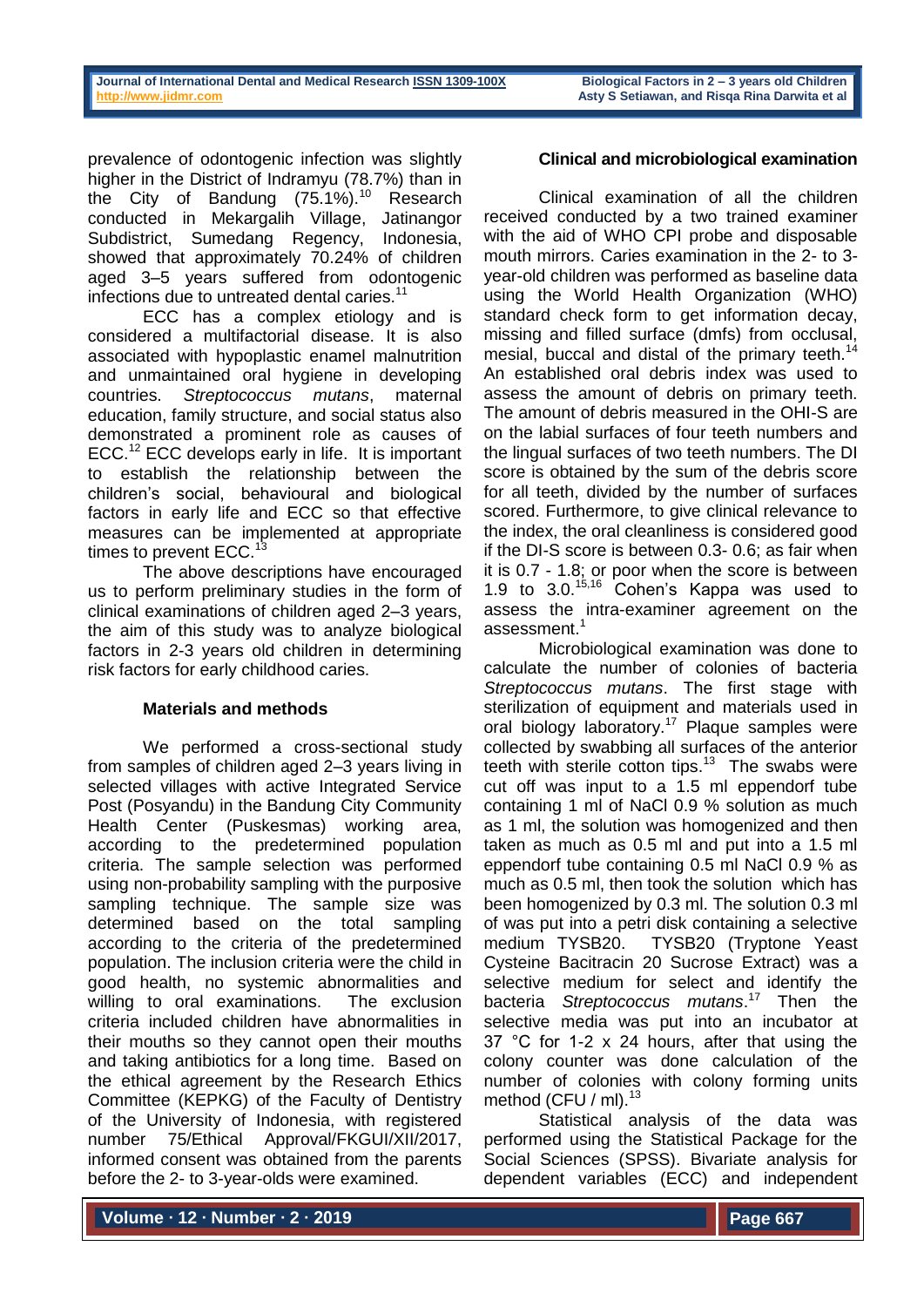variables (age, gender, oral hygiene, *Streptococcus mutans* count) were prepared. The statistical tests used included the Chi-square test, Mann-Whitney Rank Sum Test and Spearman's rho. The statistical significance level for all tests was set at 0.05.

#### **Results**

The total sample of the study was 156 children aged  $2 - 3$  years old who came with their mothers to the Integrated Service Post in the work area of the Community Health Center, then their mothers gave consent for clinical examination. 50.6% of children aged 2 years and 49.4% of children aged 3 years were examined for dmf-s, Debris Index and *Streptococcus mutans* colonies. Kappa value for inter-examiner agreements for the presence of dental caries was 0.87 and debris index was 0.92.

The overall caries prevalence of the study sample was  $69.2 %$  (n = 108) of the children had ECC, while the mean  $(\pm$  SD) dmfs was 8.1  $(\pm$ 12.1). The children were not caries detected was  $30.8$  % (n = 48). Chi-square analysis showed there was significant ( $p < 0.05$ ) between gender and child's age with ECC (Table 1).

|         | n   | No Caries<br>Detected (%) | ECC<br>(%) | $x^2$ | p-value* |
|---------|-----|---------------------------|------------|-------|----------|
| Gender  |     |                           |            |       |          |
| Boys    | 85  | 20 (23.5)                 | 65         |       |          |
|         |     |                           | (76.5)     |       | 0.032    |
| Girls   | 71  | 28 (39.4)                 | 43         | 4.59  |          |
|         |     |                           | (60.6)     |       |          |
| Child's |     |                           |            |       |          |
| Age     |     |                           |            |       |          |
| 2 year  | 79  | 31 (39.2)                 | 48         |       | 0.020    |
|         |     |                           | (60.8)     | 5.39  |          |
| 3 year  | 77  | 17 (22.1)                 | 60         |       |          |
|         |     |                           | (77.9)     |       |          |
| Oral    |     |                           |            |       |          |
| hygiene |     |                           |            |       |          |
| Good    | 34  | 19 (55.9)                 | 15         | 17.11 | 0.000    |
|         |     |                           | (44.1)     |       |          |
| Fair    | 80  | 24 (30)                   | 56 (70)    |       |          |
| Poor    | 42  | 5(11.9)                   | 37         |       |          |
|         |     |                           | (69.2)     |       |          |
| Total   | 156 | 48 (30.8)                 | 108        |       |          |
|         |     |                           | (69.2)     |       |          |

**Table 1.** Association between gender, child's age, oral hygiene and early childhood caries. \*Chisquare test (significant  $p < 0.05$ ).

Boys had a higher caries prevalence (76.5 %), while the mean dmfs 9.8 (± 14.6) compared than girls (60.6 %) while the mean dmfs 5.9 (± 7.9). Dmfs scores between boys and

girls were not significantly different ( $p > 0.05$ ). Three year old children had a higher caries prevalence (77.9 %), while the mean dmfs 10.6 (±14.8) compared than two year old children (60.8 %), while the mean dmfs  $5.7$  ( $\pm 8.5$ ). Dmfs scores between 2 year old and 3 year old were significantly different (p < 0.05) (Tabel 2).

Oral hygiene was assessed by the accumulated debris and plaque on the primary teeth. The majority of  $2 - 3$  years old children with ECC showed oral hygiene in the fair category with the mean  $(± SD)$  debris index of 1.12 ( $\pm$  0.76). Chi-square analysis showed there was significant ( $p < 0.05$ ) between oral hygiene and ECC (Tabel 3). Debris Index between boys 1.24 (± 0.76) and girls 0.98 (± 0.73) were significantly different ( $p < 0.05$ ). Debris Index between 2 years old  $1.04 \pm (0.77)$  and 3 years old 1.21 ( $\pm$  0.76) were not significantly different (p > 0.05) (Tabel 2).

Mean value and standart deviations for *Streptococcus mutans* counts (CFU) in 2 - 3 years old children was 3.1E+04 ± 3.5E+04. The average number of *Streptococcus mutans* in boys  $(3.5E+04 \pm 3.8E+04)$  was more than that of girls  $(2.5E+04 \pm 2.9E+04)$ , where dmfs in boys were higher than girls. The average number of *Streptococcus mutans* in children of 2 years old  $(3.4E+04 \pm 3.7E+04)$  was lower than children of 3 years old  $(2.7E+04 \pm 3.3E+04)$ , where children of 2 years old were lower than children of 3 years old. *Streptococcus mutans* counts between gender and age were not significantly different (p > 0.05) (Tabel 2).

|             | dmfs           |           | Streptococcus mutans in CFU |           | Debris Index  |           |
|-------------|----------------|-----------|-----------------------------|-----------|---------------|-----------|
|             | Mean±SD        | p-value** | Mean±SD                     | p-value** | Mean±SD       | p-value** |
| Gender      |                |           |                             |           |               |           |
| <b>Boys</b> | $9.8 + 14.6$   | 0.56      | $3.5E+04+3.8E+04$           | 0.212     | $1.24 + 0.76$ | 0.035     |
| Girls       | $5.9 + 7.9$    |           | $2.5E+0 + 2.9E+04$          |           | $0.98 + 0.73$ |           |
| Child's age |                |           |                             |           |               |           |
| 2 year      | $5.7 + 8.5$    | 0.012     | 3.4E+04±3.7E+04             | 0.289     | $1.04 + 0.77$ | 0.193     |
| 3 year      | $10.6 + 14.8$  |           | 2.7E+04+3.3E+04             |           | $1.21 + 0.76$ |           |
| Total       | $8.1 \pm 12.1$ |           | $3.1E+04\pm3.5E+04$         |           | $1.12 + 0.76$ |           |

**Table 2**. Mean (±SD) dmfs, *Streptococcus mutans* in CFU, Debris Index and components for the total sample by gender and child's age.

The results of the analysis showed that there was a significant correlation between ECC and Debris Index and Streptococcus mutans in CFU. The significance value between ECC and index debris was 0.000 with Spearman correlation value of 0.420 which indicates that the direction of positive correlation with weak correlation strength. The significance value between ECC and Streptococcus mutans in CFU

**Volume ∙ 12 ∙ Number ∙ 2 ∙ 2019**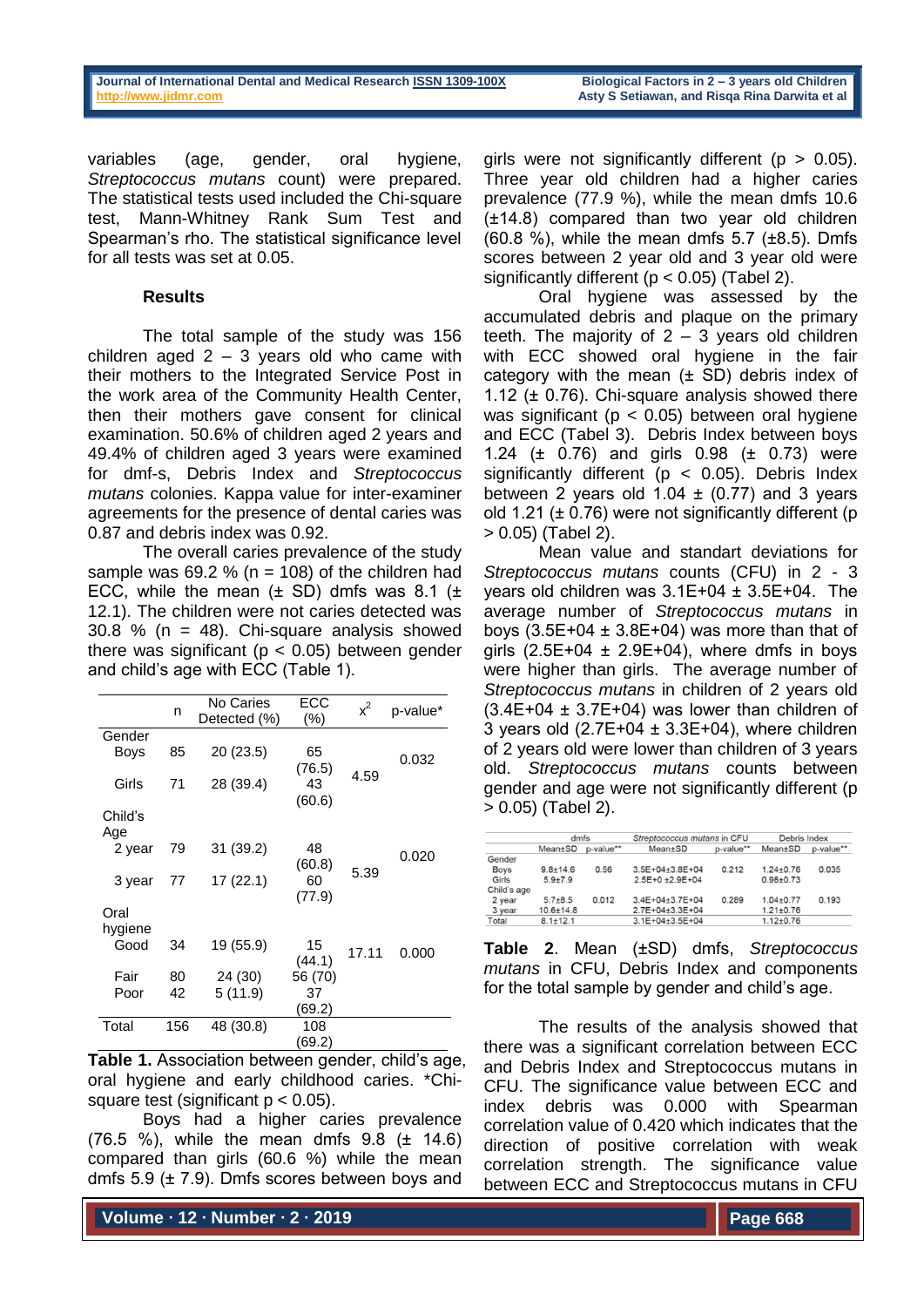was 0.011 with a Spearman correlation value of 0.203 which indicates that the direction of positive correlation with weak correlation strength.

|                                    | Debris Index |           | Streptococcus mutans<br>in CFU |            |  |
|------------------------------------|--------------|-----------|--------------------------------|------------|--|
|                                    |              | p-value*  |                                | p-value*   |  |
| Early<br>Childhood 0.420<br>Caries |              | $0.000**$ | 0.203                          | $0.011***$ |  |

**Table 3**. Correlation between early childhood caries with Debris Index and *Streptococcus mutans* in CFU. \*Spearman's rho, \*\*Correlation significant at the 0.01 level, \*\*\*Correlation significant at the 0.05 level

## **Discussion**

Dental caries was one of the most challenging diseases faced by children globally and efforts continue to identify prevention strategies to limit the burden of this disease at both individual and population levels.<sup>18</sup> This study showed that the prevalence of ECC children aged 2 - 3 years in Bandung City was more than 50% (69.2 %). Caries may occur shortly after the eruption of primary teeth, in 2–3 years of age. The incidence continues increasing with age and reaches a peak in children  $5-6$  years of age.<sup>19</sup> The incidence of caries in this study also showed a significant correlation with age. The difference of caries incidence in two and three age groups of children was significant. Similar to the results of the previous studies, present study also showed that caries prevalence increased significantly with age. $20,21$  The severity of caries, as reflected by the values of dmfs, was increased with age.<sup>12</sup> The finding that caries experience and the number of confirmed cases of ECC increased with increasing age was as expected, because there is an increasing number of erupted primary teeth which become exposed to the oral environment and cariogenic challenge. Also, as children grow older there was a change in the dietary habits and hygiene practices. $22$ 

Gender in this study also became an observation of ECC occurrence. This study found that boys of  $2 - 3$  years old were more likely to be affected by ECC; this observation has been previously reported in a study of children aged 2-5 years in the City of Zagreb, Croatia. $^{23}$ However, several studies of Aboriginal and non Aboriginal children investigating gender as a

factor influencing early childhood caries development did not find a significant difference. Similarly, that boys in both age groups were more likely to be affected by dental caries, contrary to a previous study of Canadian Aboriginal children which found no difference between gender and contrary to previous reports which show that females usually have more caries experience than males of the same age. This observed gender difference was also found in a parallel study of surveyed 7- and 13-yearolds from this population. The reason for more boys being affected by ECC and dental caries was not known at this time.<sup>24</sup>

Chi-square analysis determinant that the presence of oral hygiene children of  $2 - 3$  years old showed there was significantly ( $p < 0.05$ ) associated with the presence of ECC. A positive trend was evident, however, indicating that 3 year-olds with ECC had a higher mean debris index score. While this association does not identify causation and effect, it does allow one to speculate that those children with increased plaque at the time of examination likely had debris on their teeth at the time caries activity began. It also indicates that children with ECC continue to suffer from less-than-ideal oral hygiene.<sup>15</sup> An alarming finding was the high occurrence of dental plaque among these 1- to 3 year-olds; the present figures exceed those of some recent studies. Although the prevalence of ECC for the present 12 to 19 month-olds was rather low, the high occurrence of dental plaque indicates their increased risk for future caries calling for imperative procedures to reduce that risk factor.<sup>25</sup> Another study showed the presence of visible plaque was not only associated with the prevalence of ECC but is also an indicator of the early stages of caries and the severity of disease. Reported that visible plaque on the incisors was highly correlated with ECC in 18-month-old children. These results emphasize the importance of plaque control in very young children.<sup>26</sup>

There are a number of factors thought to contribute to dental caries, including concentrations of *Streptococcus mutans* bacteria. The average number of *Streptococcus mutans* colonies counted in this research was 3.1E+04 ± 3.5E+04. This result was lower than the result of a study conducted by Smiech-Slomkowska et al. in 2007, which stated that the number of *Streptococcus mutans* in 1-year-old children was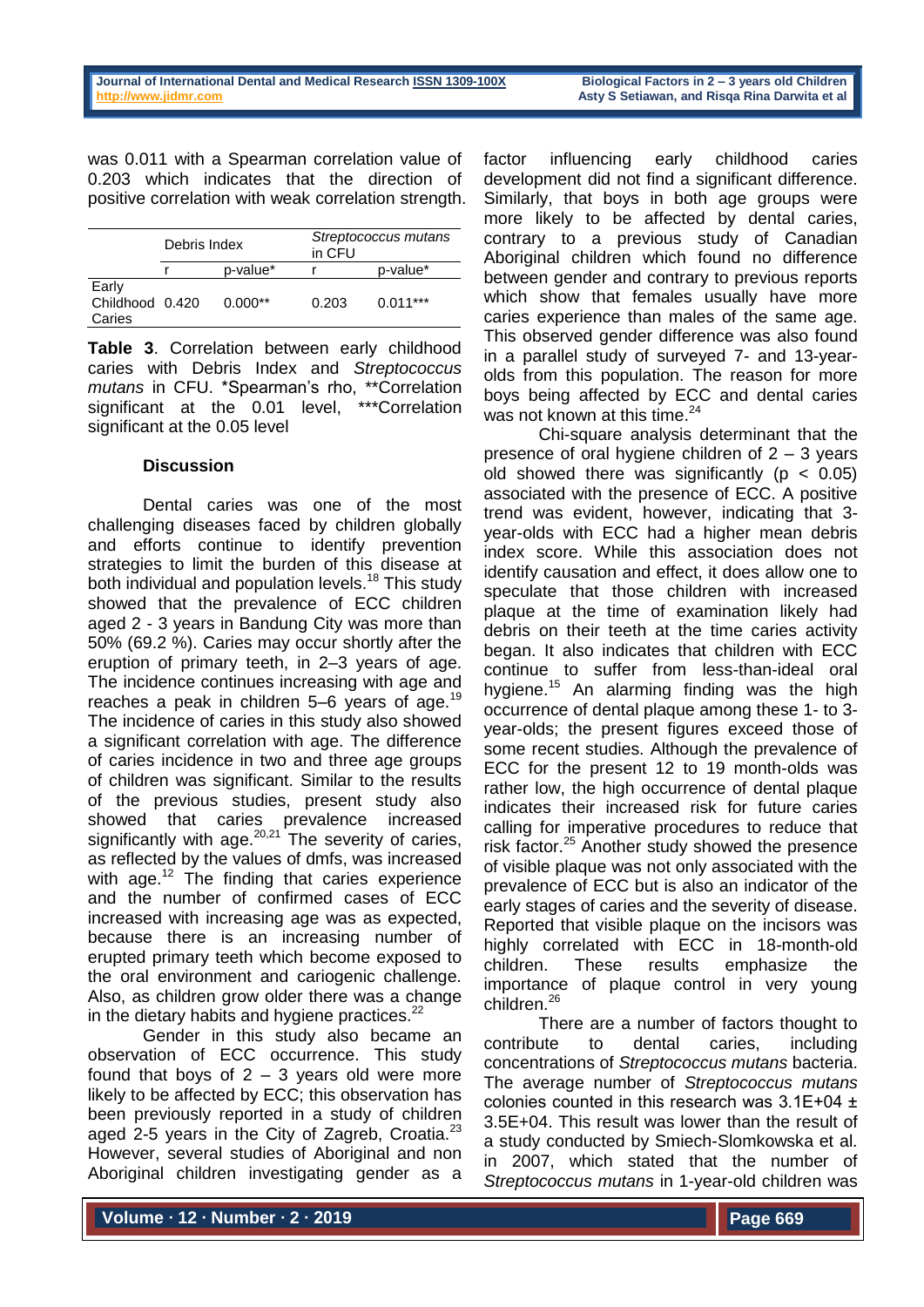2.9E+06. Levels of *S. mutans* exceeding 10<sup>6</sup> of bacteria per 1 ml of saliva indicate a high caries risk $17$ Early colonisation of *Streptococcus mutans* was a major risk factor for ECC as well as future dental caries. Al-Otaibi et al. had performed a longitudinal assessment for *Streptococcus mutans* colonisation and dental caries in 2-4-years-old children, and discovered that children who harboured *Streptococcus mutans* in their plaque at the age of 2 had the most caries activity by the age of 4.<sup>18</sup>

However, even though the number of *Streptococcus mutans* in this study was found in the low category, but it still needs important attention, because the research of Al-Otaibi et al. has stated that one observed limitation of the bacteriological evaluation of caries risk was that the relationship strength between *mutans* counts and caries was affected by the medium employed.<sup>18</sup> In addition to microbiological factors, many other salivary elements are also involved in the incidence of caries. Salivary pH and buffering capacity are also play an important role in caries development. 19

There was also found significant correlation between number of *Streptococcus mutans* and the ECC status, with the p-value of 0.011 (p < 0.05). *Streptococcus mutans* was viewed as the principal bacterial species initiating dental caries. High levels of *Streptococcus mutans* in plaque and early colonization with *Streptococcus mutans* can contribute to the development of ECC.<sup>6</sup> Several previous crosssectional studies that used a regression model found that mutans streptococci was a significant factor for the presence of ECC.<sup>27</sup>

Spearman correlation value of 0.203 which indicates that the direction of positive correlation with weak correlation strength. The salivary *Streptococcus mutans* count as the predictive values alone were not sufficient as a determiners of caries activity. Past caries experience and educational levels of parents were also needed to be analysed in order to reach validity in caries prognosis. $^{28}$  The study conducted by Twetman et al. stated that clinical examination of past caries experience may be useful in the assessment of caries risk for children and, therefore, in the planning of preventive measures. Oral health education and the use fluoridated dentifrices have proven to be effectively improved the oral health status of these children.<sup>29</sup>

The results above indicated that the occurrence of ECC was influenced by several factors, where in this study, knowledge factors and the number of *Streptococcus mutans* were slightly related to ECC, so that other behavioural and risk factors need to be investigated further.

## **Conclusions**

The results of this study showed that 3 year-olds children have a higher ECC prevalence compared to 2-year-olds children. Oral hygiene and *Streptococcus mutans* colony have a significant correlation to the occurrence of early childhood caries, the direction of positive correlation with the strength of correlation was included in weak category.

#### **Acknowledgements**

The publication of this manuscript is supported by Universitas Indonesia. Research granted by University of Indonesia.

## **Declaration of Interest**

The authors report no conflict of interest.

#### **References**

- 1. Zhang S, Liu J, Lo EC, Chu CH. Dental Caries Status of Bulang Preschool Children in Southwest China. BMC Oral Health 2014;14:1–7.
- Fung MHT, Wong MCM, Lo ECM, Chu CH. Early Childhood Caries : A Literatur Review. Oral Hyg Health 2013;1(1):1-7.
- 3. Zhou Y. Yang JY, Zhi QH, Tao Y, Qiu RM, Lin HC. Factors Associated with Colonization of Streptococcus Mutans in 8- to 32-Month-Old Children: A Cohort Study. Aust Dent J 2013;58(4):507-13.
- 4. Ghazal TS, Levy SM, Childers NK, et al. Factors Associated with Early Childhood Caries Incidence Among African-American Children in Alabama. Community Dent Oral Epidemiol 2015;43(4):366-74.
- 5. Law V, Seow WK, Townsend G. Factors Influencing Oral Colonization of Mutans Streptococci in Young Children. Aust Dent J 2007;52(2):93-100.
- 6. Warren JJ, Weber-Gasparoni K, Marshall TA, et al. Factors Associated With Dental Caries Experience in 1-Year-Old Children. J Public Health Dent 2008;68(2),70–5.
- 7. Colak H, Dulgergil CT, Dalli M, Hamidi MM. Early Childhood Caries Update: A Review of Causes, Diagnoses, and Treatments. J Nat Sci Biol Med 2013:4(1);29-38.
- 8. Poureslami HR, Van Amerongen WE. Early Childhood Caries (ECC): An Infectious Transmissible Oral Disease. Indian J Pediatr 2009:76(2):191-4.
- National Institute of Health Research and Development (NIHRD). Indonesia Basic Health Research (RISKESDAS) 2012-2013. Jakarta: Ministry of Health of the Republic of Indonesia; 2013.
- 10. Hobdell M, Pantjawidi D, Sri S, Dewi KS, Siti GF. Health Outcome Study Indonesia-Fit For School. Philippines: GIZ; 2014.

**Volume ∙ 12 ∙ Number ∙ 2 ∙ 2019**